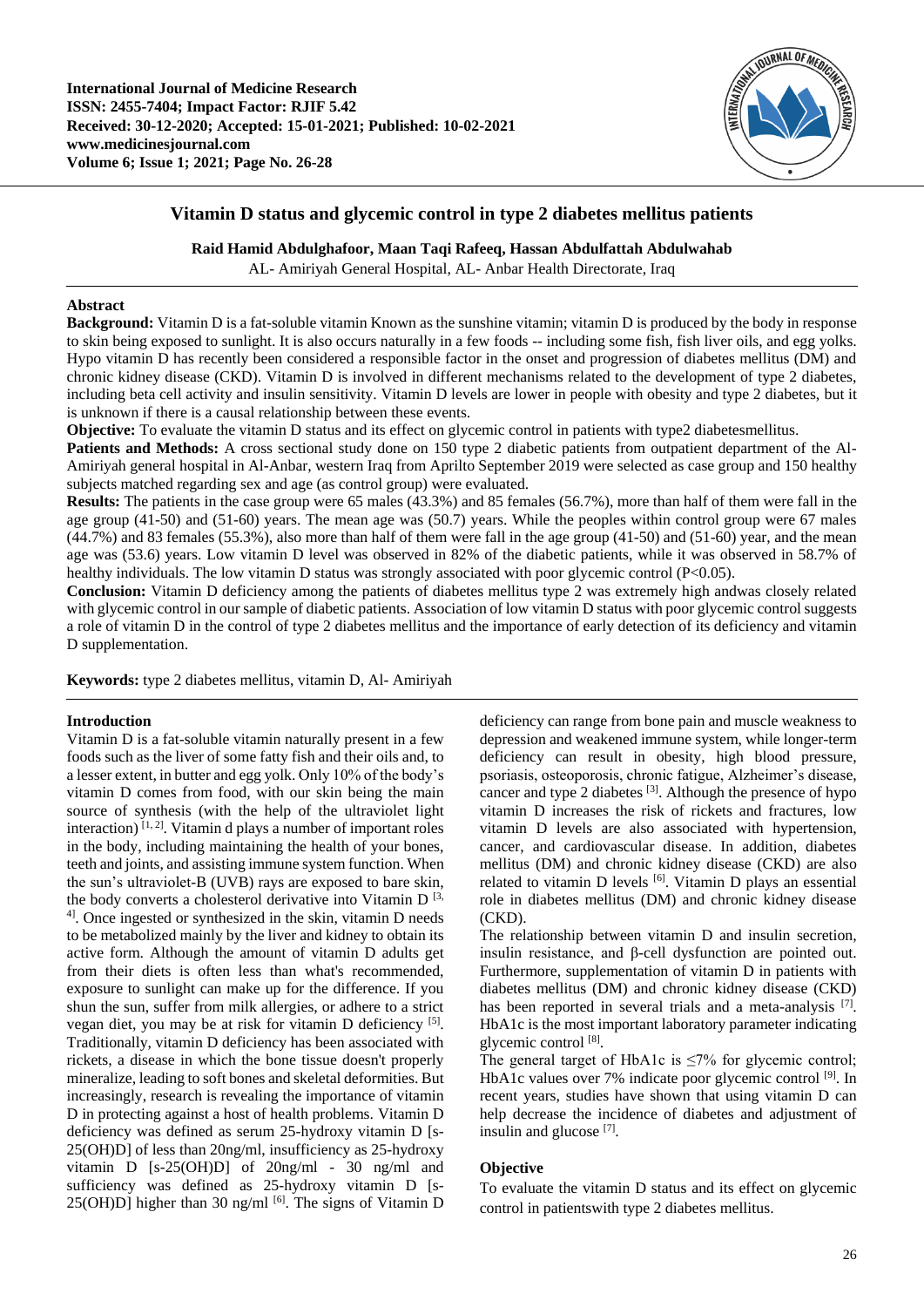#### **Patients and Methods**

A cross sectional study done on 150 type 2 diabetic patients from outpatient department of the Al-Amiriyah general hospital in Al-Anbar, western Iraq from April to September 2019 were selected as case group and 150 healthy subjects matched regarding sex and age (as control group) were evaluated. Informative and detailed history with general, systemic examination and expanded laboratory investigations were done. We exclude the patients with any disorder except diabetes such as chronic kidney disease, osteomalacia, osteoporosis, inflammatory rheumatism and patients using drugs which interfere with vitamin D metabolisms such as; carbamazepine, phenobarbital, sodium valproate, gabapentin, isoniazid, mineral oil, calcitonin and corticosteroids. Informative and detailed history was carried out focusing on the risk factors of vitamin D deficiency, good general and systemic examination, and important investigations including general urine examination, blood sugar, Hba1c, renal function tests, and liver function tests. Vitamin D level was measured with mini vidas device. Statistical differences between data sets were assessed by using chi-square test. When p <0.05, data were considered to be significant.

## **Results**

Two groups were included in our study, a case group and control group. Each group consists of 150 patients. The patients in the case group with type 2 diabetes mellitus were 65 males (43.3%) and 85 females (56.7%), more than half of them were fall in the age group (41-50) and 51-60) years. The mean age was 50.7 years as in (table 1).

**Table 1:** Case group (Distribution of patients according to age group and gender)

| Age groups |              |               | Gender         | <b>Total</b>  |     |               |  |
|------------|--------------|---------------|----------------|---------------|-----|---------------|--|
|            | <b>Males</b> |               | <b>Females</b> |               |     |               |  |
|            | No.          | $\frac{6}{6}$ | No.            | $\frac{6}{6}$ | No. | $\frac{0}{0}$ |  |
| $31-40$    |              | 50            |                | 50            | 14  | 9.3           |  |
| $41 - 50$  | 23           | 41.8          | 32             | 58.2          | 55  | 36.7          |  |
| $51-60$    | 14           | 35.9          | 25             | 64.1          | 39  | 26            |  |
| 61-70      | 12           | 54.5          | 10             | 45.5          | 22  | 14.7          |  |
| 71-80      | 9            | 45            | 11             | 55            | 20  | 13.3          |  |
| Total      | 65           | 43.3          | 85             | 56.7          | 150 | 100           |  |

Table 2 show that peoples within control group were 67 males (44.7%) and 83 females (55.3%), also more than half of them were fall in the age group (41-50) and (51-60) year, and the mean age was 53.6years.

**Table 2:** control group (Distribution of people according to age group and gender)

| Age group | Gender |       |     |         | <b>Total</b> |      |  |
|-----------|--------|-------|-----|---------|--------------|------|--|
|           |        | Males |     | Females | No.          |      |  |
|           | No.    | %     | No. | %       |              | %    |  |
| $31 - 40$ | 6      | 37.5  | 10  | 62.5    | 16           | 10.7 |  |
| $41 - 50$ | 24     | 45.3  | 29  | 54.7    | 53           | 35.3 |  |
| $51-60$   | 21     | 44.7  | 26  | 55.3    | 47           | 31.4 |  |
| 61-70     | 15     | 51.7  | 14  | 48.3    | 29           | 19.3 |  |
| 71-80     |        | 20    |     | 80      |              | 3.3  |  |
| Total     |        | 44.7  | 83  | 55.3    | 150          | 100  |  |

In diabetic patient vitamin D level was low in 123 patients (82%), the peak number of them in the age group (41-50) year as in (table 3).

**Table 3:** Distribution of vitamin D status among case group according to age groups.

| Age groups |     |               | Vit. D status | <b>Total</b>  |     |               |  |
|------------|-----|---------------|---------------|---------------|-----|---------------|--|
|            | Low |               |               | <b>Normal</b> | No. | $\frac{0}{0}$ |  |
|            | No. | $\frac{6}{6}$ | No.           | $\frac{6}{6}$ |     |               |  |
| $31 - 40$  |     | 78.6          | 3             | 21.4          | 14  | 9.3           |  |
| $41 - 50$  | 46  | 83.6          | 9             | 16.4          | 55  | 36.7          |  |
| 51-60      | 31  | 79.5          | 8             | 20.5          | 39  | 26            |  |
| 61-70      | 18  | 81.8          |               | 18.2          | 22  | 14.7          |  |
| 71-80      | 17  | 85            | 3             | 15            | 20  | 13.3          |  |
| Total      | 123 | 82            | 27            | 18            | 150 | 100           |  |

Table 4 show that in the healthy group, low vitamin d concentration was seen in 88person (58.7%), also the peak number of them in same age group (41-50) year.

**Table 4:** Distribution of vitamin D status among control group according to age groups.

|           |     | <b>Total</b>  |               |               |               |      |
|-----------|-----|---------------|---------------|---------------|---------------|------|
| Age group | Low |               | <b>Normal</b> | No.           | $\frac{6}{9}$ |      |
|           | No. | $\frac{6}{9}$ | No.           | $\frac{6}{6}$ |               |      |
| $31 - 40$ | 7   | 43.8          | 9             | 56.2          | 16            | 10.7 |
| $41 - 50$ | 34  | 64.2          | 19            | 35.8          | 53            | 35.3 |
| $51-60$   | 28  | 59.6          | 19            | 40.4          | 47            | 31.4 |
| 61-70     | 16  | 55.1          | 13            | 44.9          | 29            | 19.3 |
| 71-80     | 3   | 60            | 2             | 40            | 5             | 3.3  |
| Total     | 88  | 58.7          | 62            | 41.3          | 150           | 100  |

High serum level of glycated hemoglobin was found in 116 diabetic patients, 97 patients of them having low serum vit. D level and only 19 patients with normal serum vit. D level as in (table 5)

**Table 5:** Distribution of HbA1c level in patient group according to vitamin D status.

| Vit. D status                        |      | <b>Total</b> |     |      |     |     |
|--------------------------------------|------|--------------|-----|------|-----|-----|
|                                      | High |              | Low |      | No. | %   |
|                                      | No.  | $\%$         | No. | %    |     |     |
| Low                                  | 97   | 78.9         | 26  | 21.1 | 123 | 82  |
| Normal                               | 19   | 70.3         |     | 29.7 | 27  | 18  |
| Total                                | 116  | 77.3         | 34  | 22.7 | 150 | 100 |
| ∕D<br>$val_{\text{max}} \cap \Omega$ |      |              |     |      |     |     |

(P\_ value= 0.02)

## **Discussion**

There are several studies which have assessed and discussed the rate of incidence of vitamin D deficiency among the masses. This study is the first study done about the vitamin D status and its effect on glycemic control in patients with type 2 diabetes mellitus in al\_ amiriyah general hospital. Two groups were included in this study, a case group which consists of 150 patients with type 2 diabetes and control group which consist of 150 healthy people. The patients in the case group were 65 males (43.3%) and 85 females (56.7%), more than half of them were fall in the age group  $(41-50)$  and  $(51-60)$  years. The mean age was  $(50.7)$  years. While the peoples within control group were 67 males (44.7%) and 83 females (55.3%), also more than half of them were fall in the age group (41-50) and (51-60) year and the mean age was (53.6) years. The results of this study showed that there was a statistical difference between vitamin D concentration in diabetic patients (82%) and the healthy subjects (58.6%). This result is in agreement with other study in Saudi Arabia result was (80%) [10] and in Iran was (89.2%) [11]. This because the same sunshine exposure, similarity in